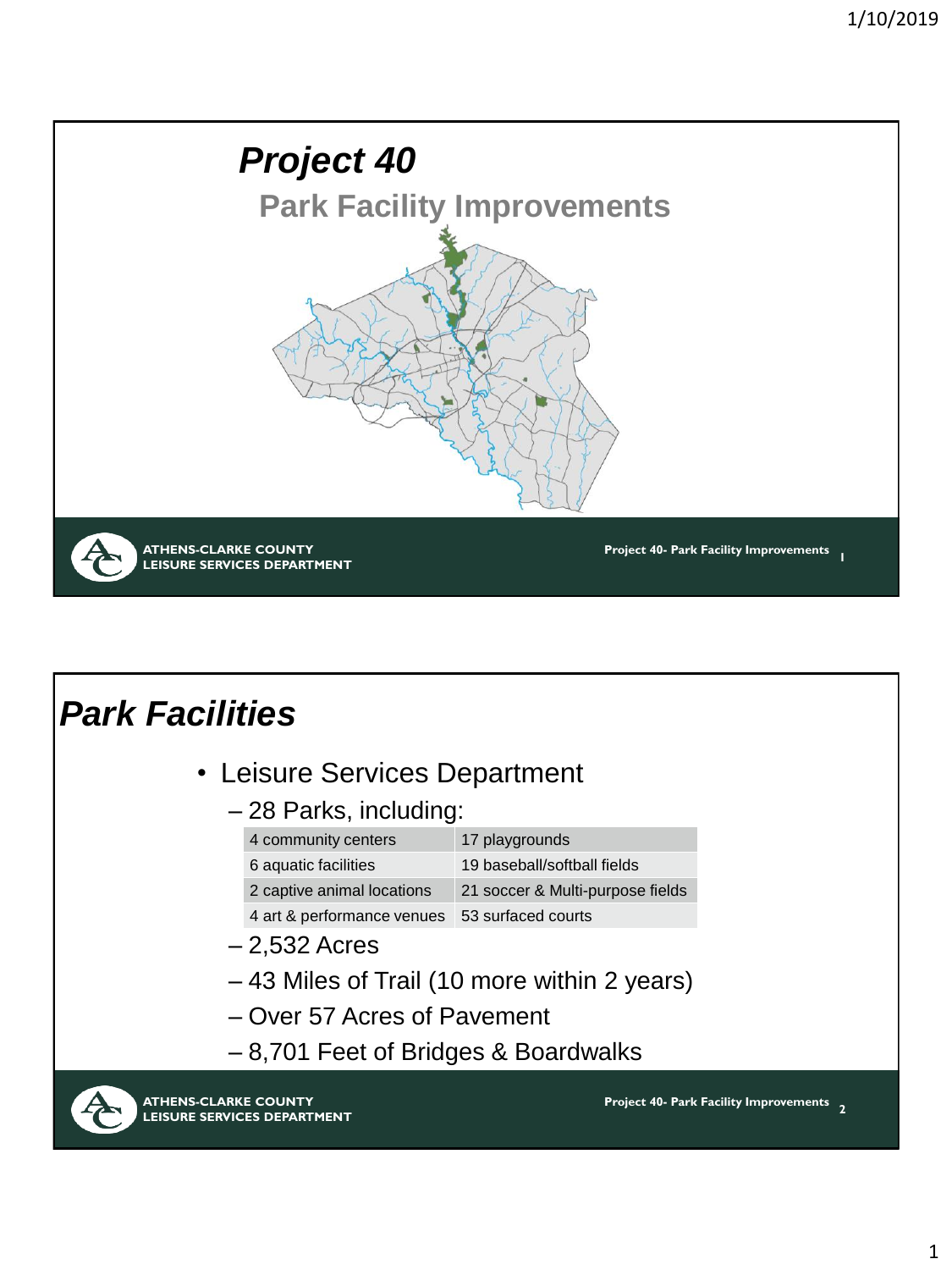# *Project History*

- SPLOST 2011 Project 16 & Subprojects:
	- Holland Youth Sports Sewer replacement
	- Memorial Park Emergency Forebay Repairs
	- Bishop Park Tennis Court
	- Bishop Park Pool
	- World of Wonder Playground
	- Cook's Trail Safety Repairs
	- East Athens & Lay Park Pools



## *Project History*

- SPLOST 2011 Project 16 & Subprojects:
	- Trail Bridge Replacement
	- East Athens & Lay Gym Floor Replacement
	- Tennis Court Resurfacing
	- Playground Part Replacement
	- Ball Field Drainage Improvements
	- Park Entry Signs
	- Bear Hollow Zoo Small Animal Exhibit

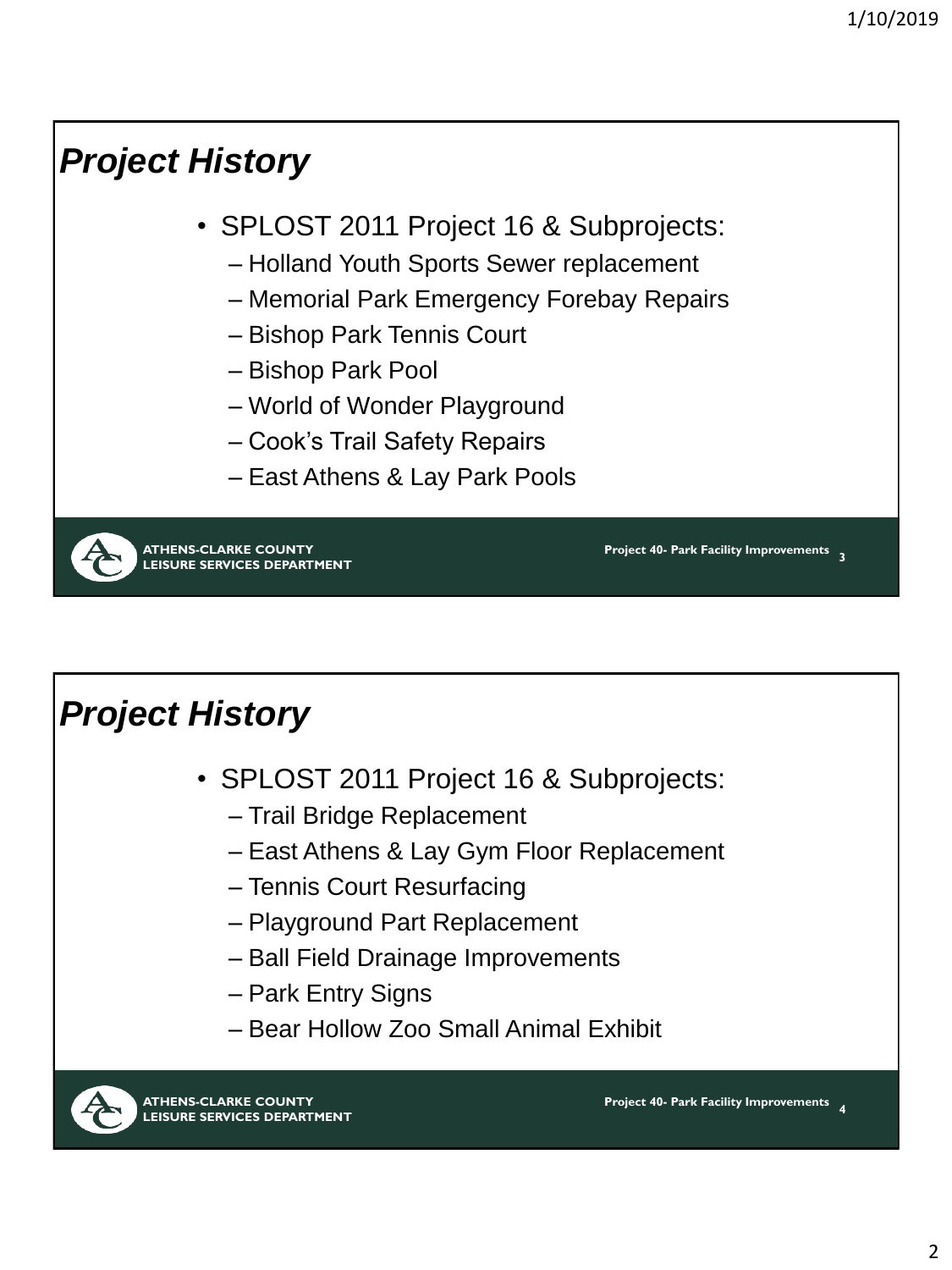# *Project History*

- SPLOST 2011 Project 16 & Subprojects:
	- Satterfield Park Improvements
	- Sandy Creek Park Dino Tot Lot Playground
	- Ben Burton Picnic Pavilion
	- Equipment Replacement

**ATHENS-CLARKE COUNTY LEISURE SERVICES DEPARTMENT**

*Park Signage* 







**ATHENS-CLARKE COUNTY LEISURE SERVICES DEPARTMENT** **Project 40- Park Facility Improvements 6**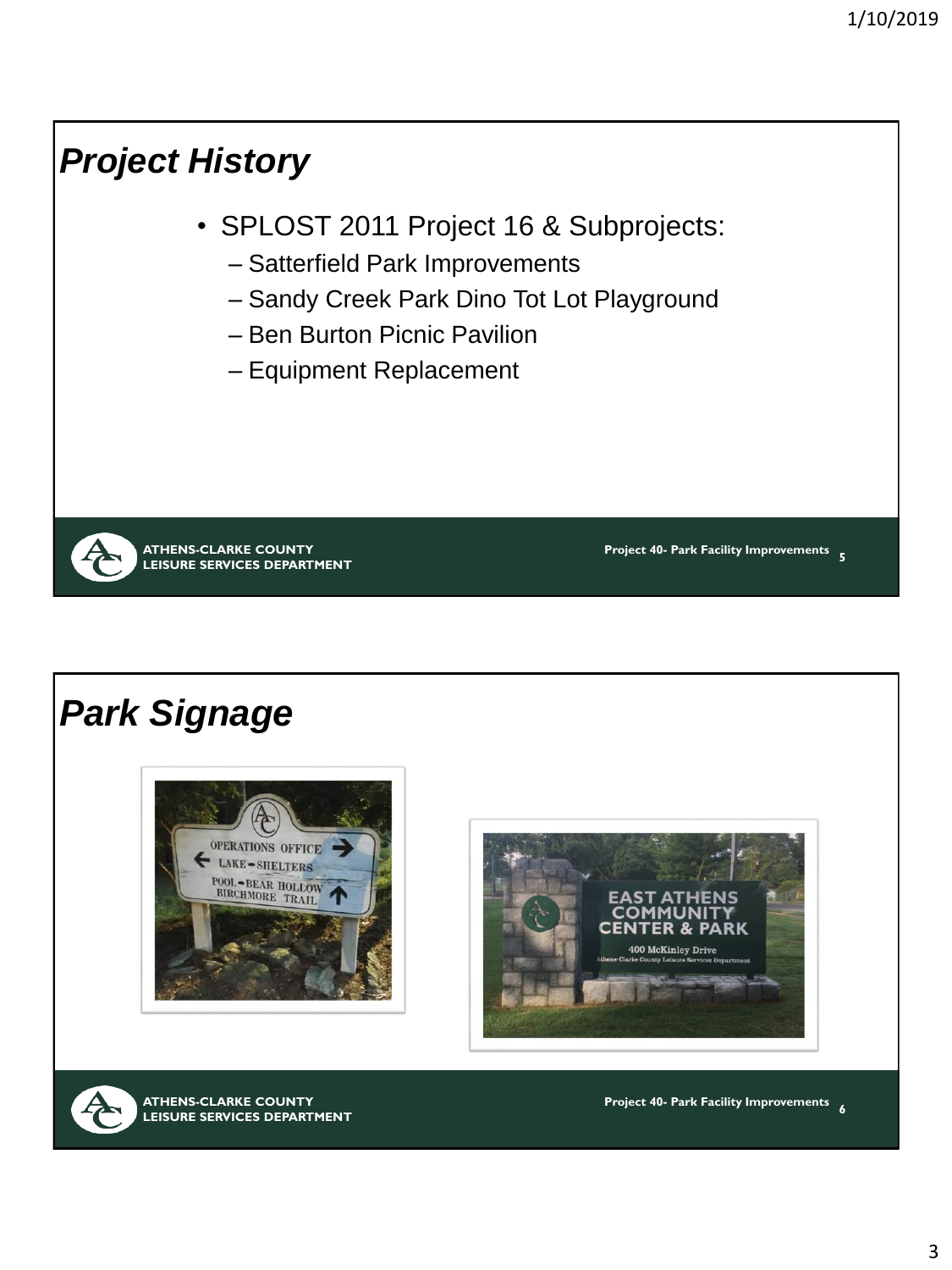





**ATHENS-CLARKE COUNTY LEISURE SERVICES DEPARTMENT**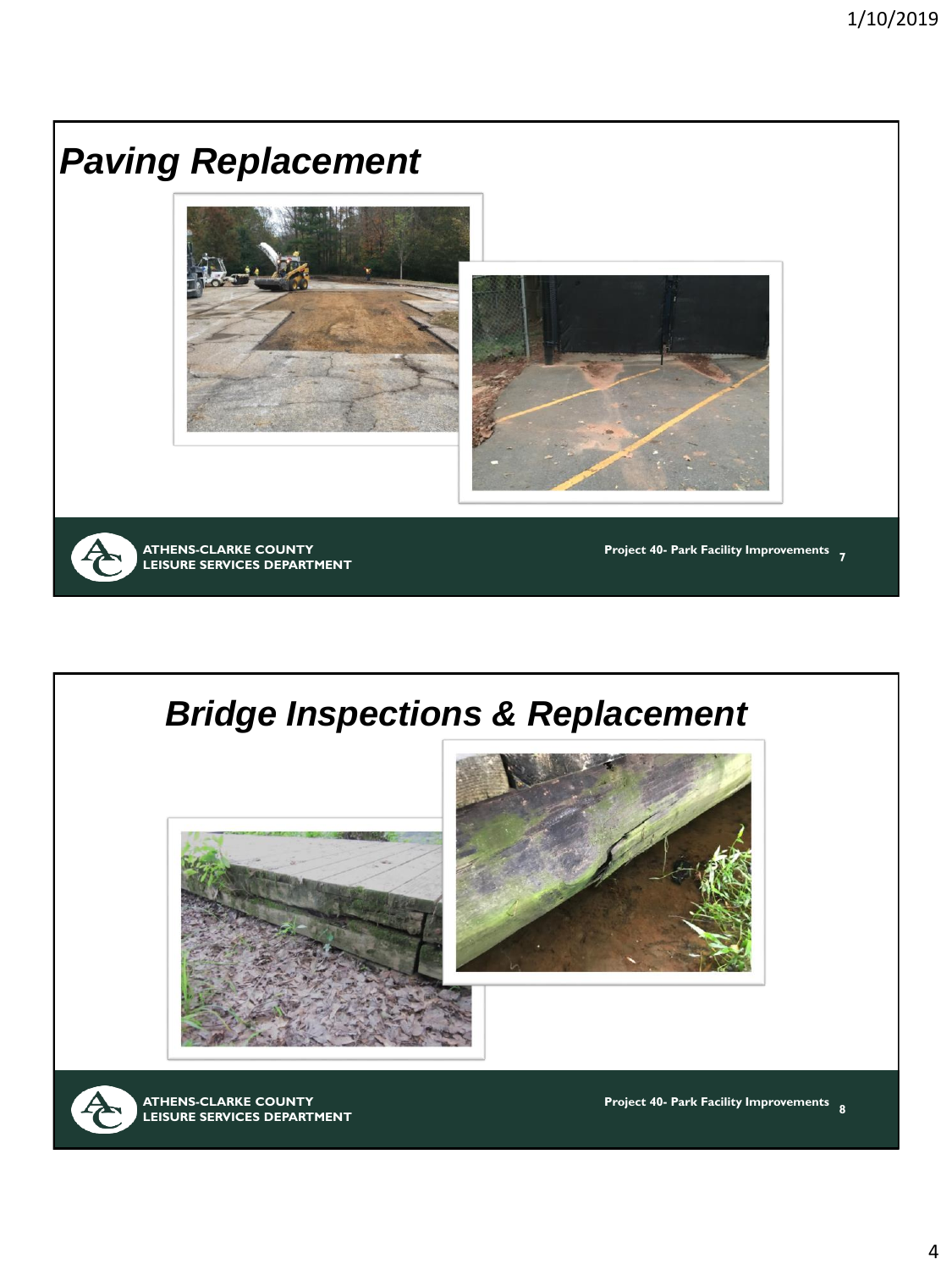

#### *Park Furnishings*







**ATHENS-CLARKE COUNTY LEISURE SERVICES DEPARTMENT**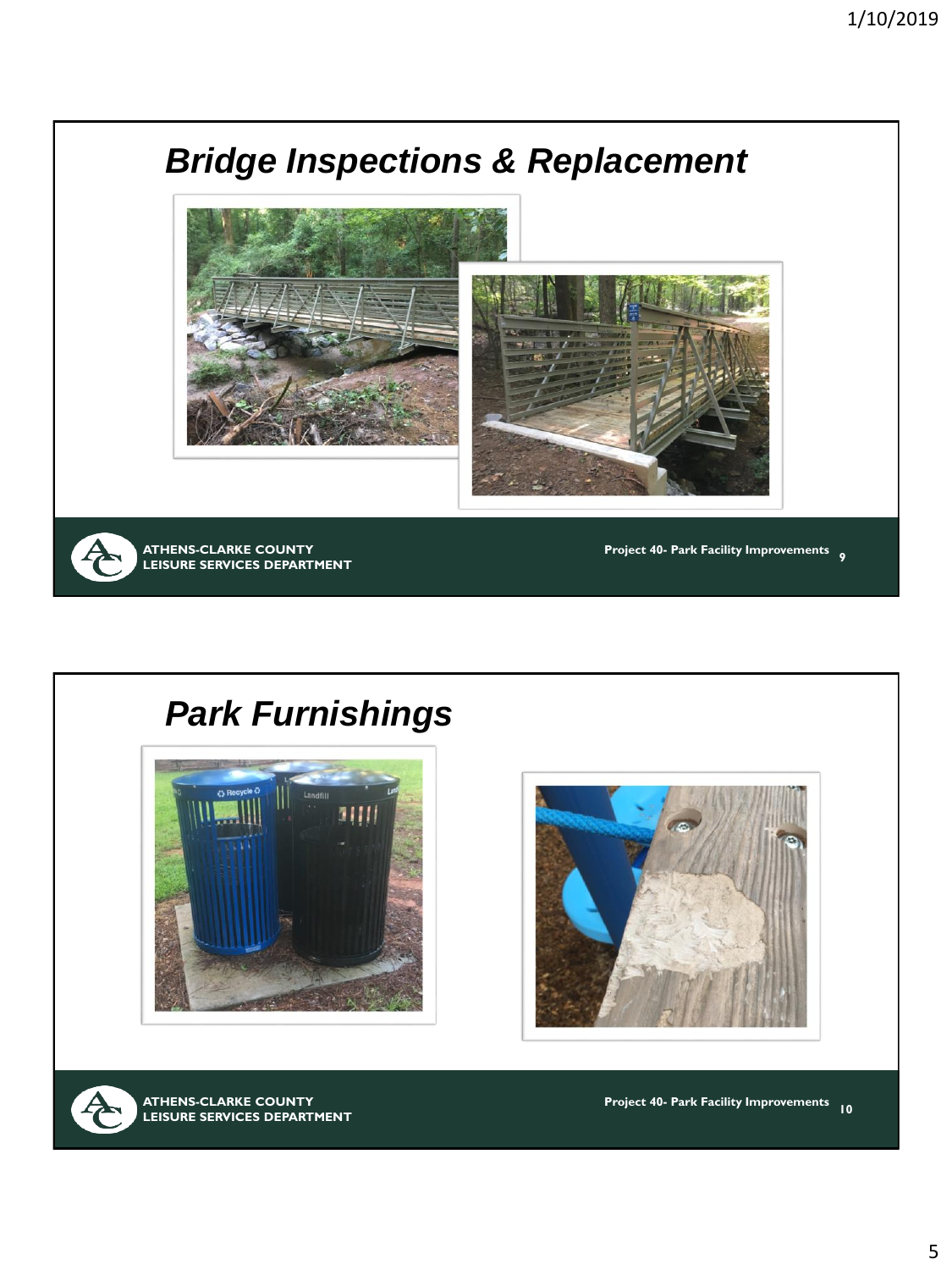#### *Equipment:*

**Trails & Open Spaces Mini Equipment**



**ATHENS-CLARKE COUNTY LEISURE SERVICES DEPARTMENT**

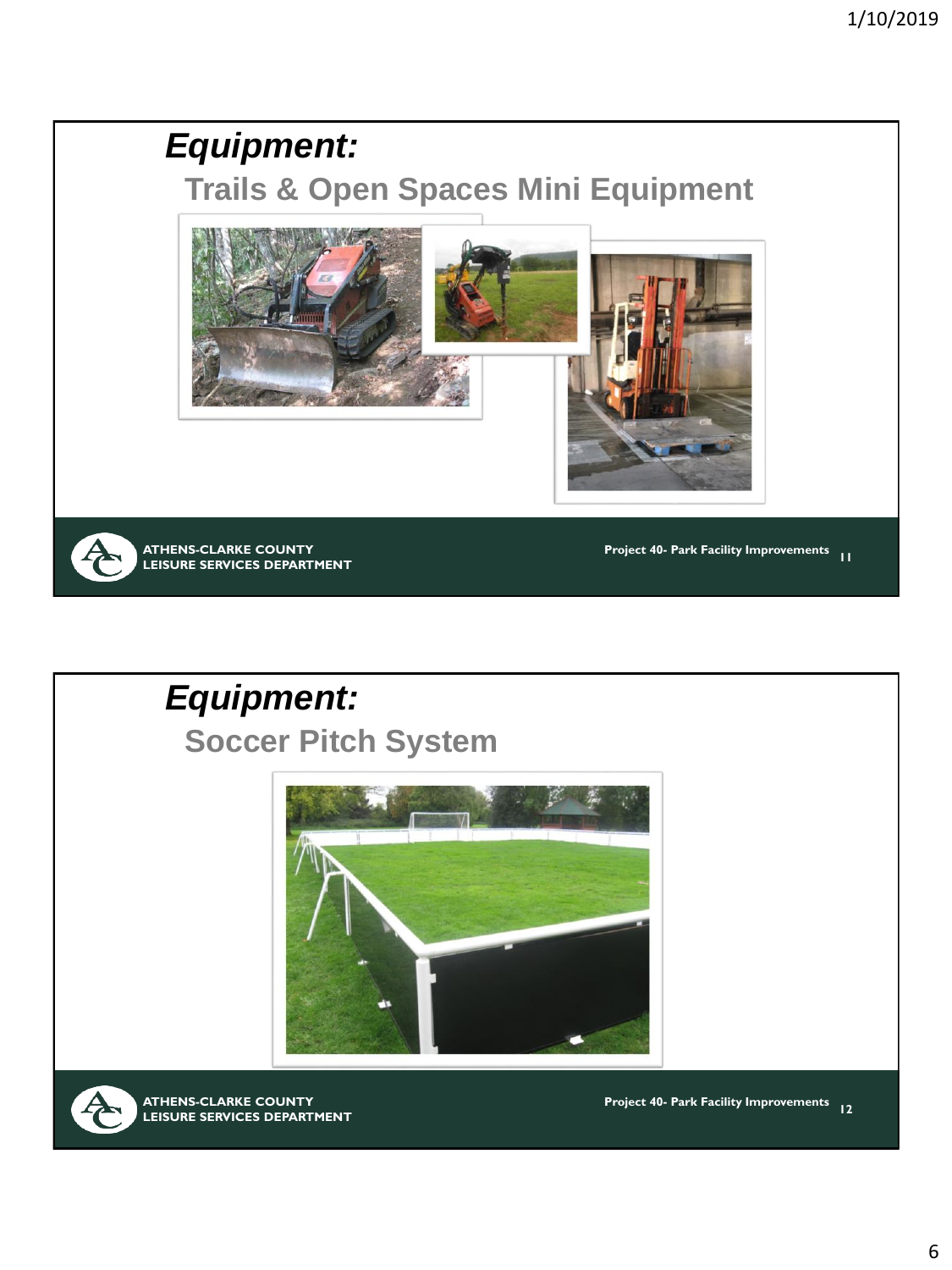

**ATHENS-CLARKE COUNTY LEISURE SERVICES DEPARTMENT**

 $\mathcal{F}_{\mathcal{F}}$  (Fig. ),  $\mathcal{F}_{\mathcal{F}}$  (Fig. ),  $\mathcal{F}_{\mathcal{F}}$  (Fig. ),  $\mathcal{F}_{\mathcal{F}}$  (Fig. ),  $\mathcal{F}_{\mathcal{F}}$